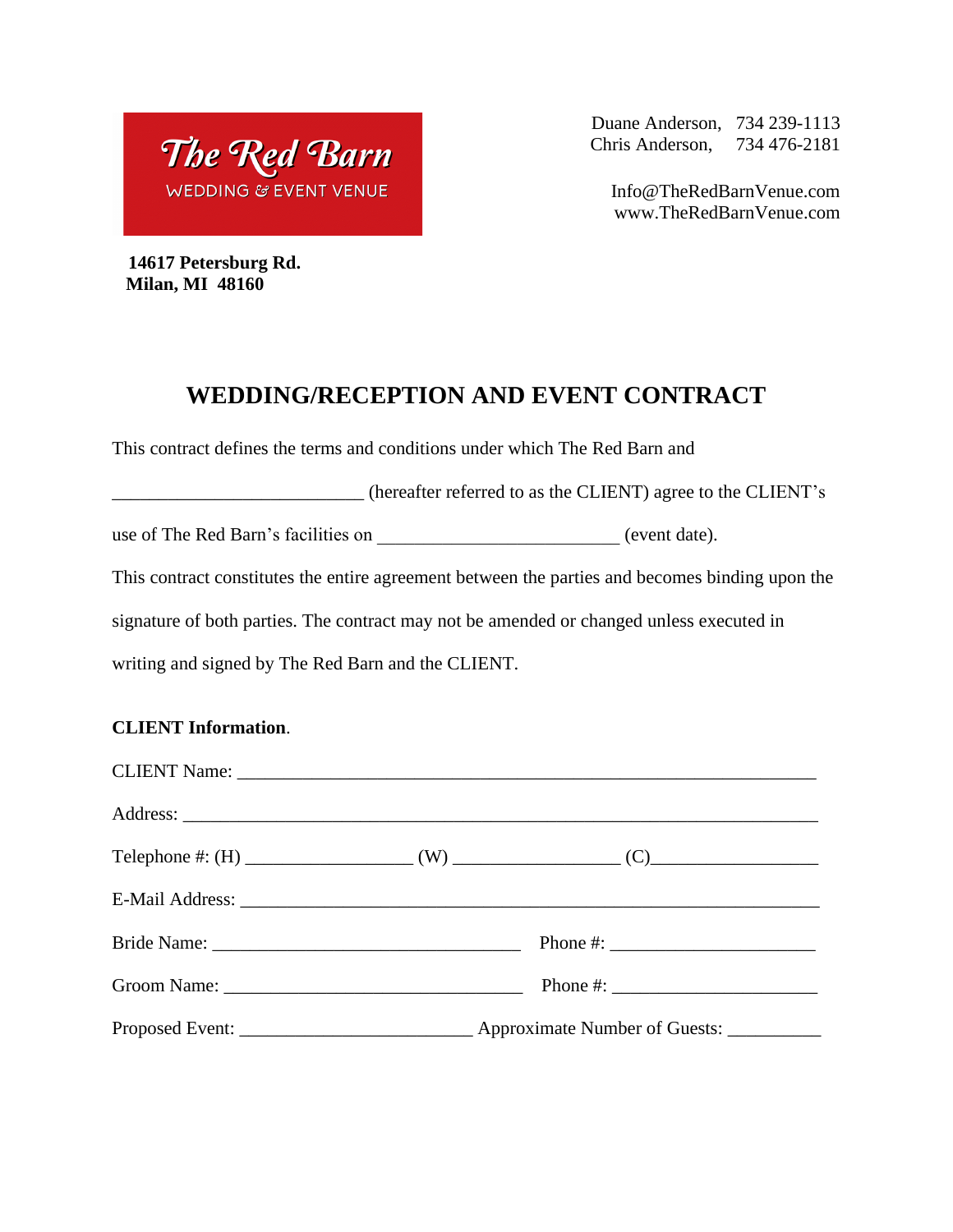## **Facilities and Services Provided by The Red Barn**

- Exclusive use of The Red Barn property and grounds
- Access to property from Wednesday thru Monday week of event
- Use of upstairs of owner's home for day-of bridal party preparations
- Grass field parking for 120 cars weather permitting
- Golf cart for parking lot assistance
- One bathroom for prep and clean-up use. Portable toilets will need to be supplied by CLIENT for events over 50 people
- Tent set-up permitted as needed
- Kitchen facilities: Refrigerator/freezer, stove, sink and countertops
- Tables are supplied. Chairs will need to be supplied by CLIENT
- On-site representative to oversee event safety, policy enforcement and property resource

**Deposits and Payment Agreements:** To reserve services on the date requested, The Red Barn requires this contract be signed by both parties and an initial deposit of \$500.00 refundable up to six months prior to event. A second deposit of 50% of remaining balance is due six months prior to the event date. Payment of the remaining balance of the rental fee is due thirty (30) days in advance of the event. Deposits and payments will be made by personal or bank check made payable to Duane Anderson or by cash on the schedule noted below. A receipt from The Red Barn will be provided for each payment.

| <b>Pricing:</b>          | Wedding &        | <b>Wedding or</b>   |                             |
|--------------------------|------------------|---------------------|-----------------------------|
| <b>Scheduled Payment</b> | <b>Reception</b> | <b>Recept. only</b> | Date Due                    |
| Initial Deposit          | \$500.00         | \$500.00            | <b>With Signed Contract</b> |
| Second Deposit           | \$750.00         | \$650.00            |                             |
| <b>Remaining Balance</b> | \$750.00         | \$650.00            |                             |

**Cancellation Policy**: In the unlikely event the CLIENT should cancel, initial deposit is refundable up to six months before the event. In the event of a cancellation within six months of the event date, if The Red Barn is able to rebook a comparable event on the scheduled date, all or a portion of the initial and second deposits may be refunded. The Red Barn shall have the right to terminate this contract if the CLIENT fails to meet or violates any terms of the contract, in which case the provisions of this cancellation policy also apply. The CLIENT shall not assign or sublease any terms, conditions or services contained in this contract or any interest therein without the written consent of The Red Barn.

**Date Change**: In the event the CLIENT is forced to change the date of the event, every effort will be made by The Red Barn to transfer reservations to support the new date. The CLIENT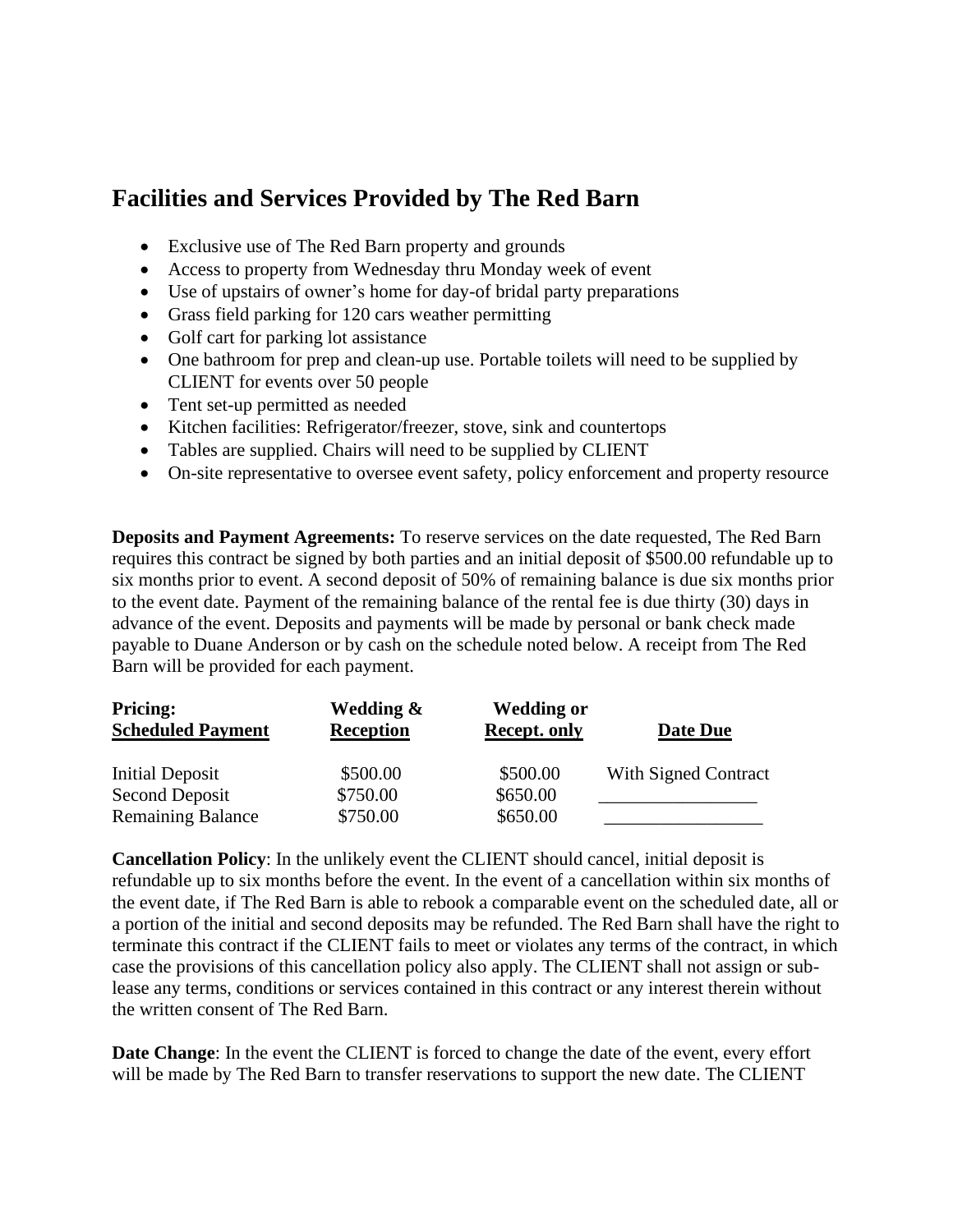agrees that the payment schedule will be adjusted to reflect the new event date. If a date change cannot be accommodated, the previously stated Cancellation Policy will take effect.

**Responsibility and Security**: The Red Barn does not accept any responsibility for damage to or loss of any articles or property left at The Red Barn prior to, during or after the event. The CLIENT agrees to be responsible for any damage done to The Red Barn premises by the CLIENT, their guests, invitees, employees or other agents under the CLIENT's control. Further, The Red Barn shall not be liable for any loss, damage or injury of any kind or character to any person or property caused by or arising from any act or omission of the CLIENT, or any of his guests, invitees, employees or other agents from any accident or causality occasioned by the failure of the CLIENT to maintain the premises in a safe condition or arising from any other cause. The CLIENT, as a material part of the consideration of this agreement, hereby waives on its behalf all claims and demands against The Red Barn for any such loss, damage, or injury of the CLIENT, and hereby agrees to indemnify and hold The Red Barn free and harmless from all liability for any such loss, damage or injury to other persons, and from all costs and expenses arising there from, including but not limited to attorney fees.

**Decoration and Set Up**: All decorations and set up layouts must be approved in advance by The Red Barn. Outside decorating vendors will be allowed with proof of proper insurance. The Red Barn has a number of amenities available for use by the CLIENT to decorate and customize the facility.

**Alcoholic Beverages**: Alcohol consumption, including alcoholic toasts, dessert shots, and other forms of alcohol, are strictly forbidden from the premises. Non-compliance will result in violators being asked to leave immediately. Catering services shall have been informed of this policy in advance of the event. The CLIENT agrees to fully cooperate and assist The Red Barn in enforcing this policy.

**Smoking**: No smoking is allowed in buildings.

**Clean Up and Trash Removal**: Clean-up will be deemed complete when property and grounds are returned to condition found upon arrival for set up, with The Red Barn supplies and amenities in their original locations and CLIENT supplies and amenities removed. Trash removal will be the responsibility of the CLIENT, unless prior arrangement has been made with The Red Barn for a \$50 disposal fee.

**Unforeseen Events**: The CLIENT cannot hold The Red Barn responsible for failure to provide the basic facilities and services due to emergencies, catastrophes, or interruptions of public utilities. In the case of a mandatory evacuation due to severe weather or if an Act of God were to occur, preventing the event from taking place as scheduled, The Red Barn will allow for the event to be rescheduled, pending availability, without penalty. Inclement weather preventing use of outdoor spaces will not be considered for refund.